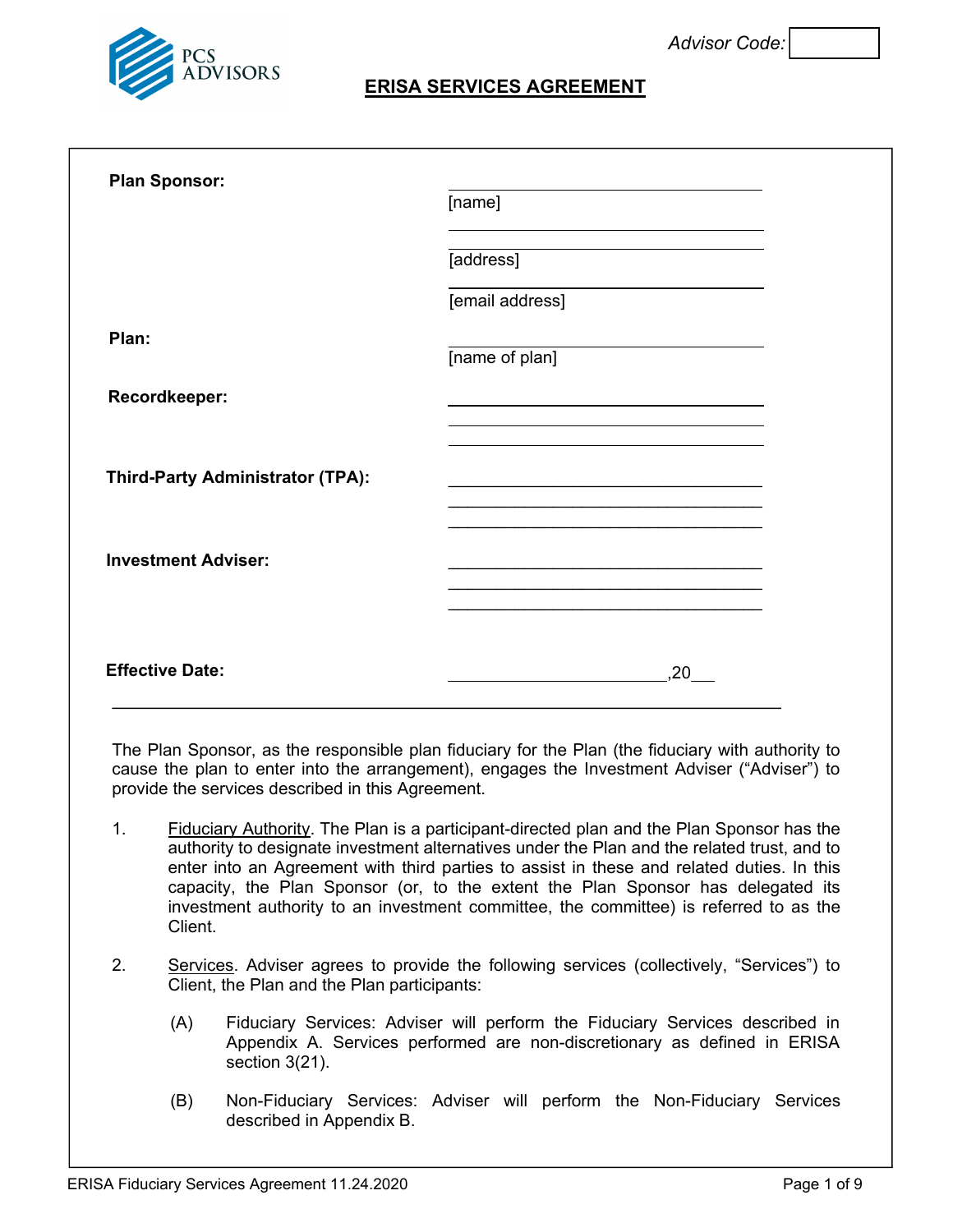- (C) Client acknowledges that Adviser has no responsibility to provide any services related to the following types of assets: employer securities; real estate (except for real estate funds and publicly traded REITs); stock brokerage accounts or mutual fund windows; participant loans; non-publicly traded partnership interests; other non-publicly traded securities or property (other than collective trusts and similar vehicles); or other hard-to-value or illiquid securities or property (collectively, "Excluded Assets"). The Excluded Assets shall be disregarded in determining the Fees payable to Adviser under this Agreement, and the Fees shall be calculated only on the remaining assets (the "Included Assets").
- 3. Fees.
	- (A) The compensation of the Adviser for the Services is described in Appendix C.
	- (B) The Plan is obligated to pay the fees described in Appendix C. However, the Plan Sponsor, at its option, may choose to pay the fees.
	- (C) Adviser does not reasonably expect to receive any other compensation, direct or indirect, for its Services under this Agreement. If Adviser receives any other compensation for such services, Adviser will (i) offset that compensation against its stated fees, and (ii) will disclose the amount of such compensation, the services rendered for such compensation and the payer of such compensation to Client pursuant to the terms of section 4(C) of this Agreement.
- 4. Representations of Adviser. Adviser represents as follows:
	- (A) It is registered as an investment adviser under the Investment Advisers Act of 1940.
	- (B) In performing the Fiduciary Services, it is acting as a fiduciary of the Plan under the Employee Retirement Income Security Act ("ERISA") for purposes of providing non-discretionary investment advice only.
	- (C) It will disclose, to the extent required by ERISA Regulation Section 2550.408b-2(c), to Client any change to the information in this Agreement required to be disclosed by Adviser under ERISA Regulation Section 2550.408b-2(c)(1)(iv) as soon as practicable, but no later than sixty (60) days from the date on which Adviser is informed of the change (unless such disclosure is precluded due to extraordinary circumstances beyond Adviser's control, in which case the information will be disclosed as soon as practicable).
	- (D) In accordance with ERISA Regulation Section 2550.408b-2(c)(1)(vi)(A), it will disclose within thirty (30) days following receipt of a written request of the responsible plan fiduciary or Plan Administrator (unless such disclosure is precluded due to extraordinary circumstances beyond the Adviser's control, in which case the information will be disclosed as soon as practicable) all information related to this Agreement and any compensation or fees received in connection with this Agreement that is required for the Plan to comply with the reporting and disclosure requirements of Title I of ERISA and the regulations, forms and schedules issued thereunder.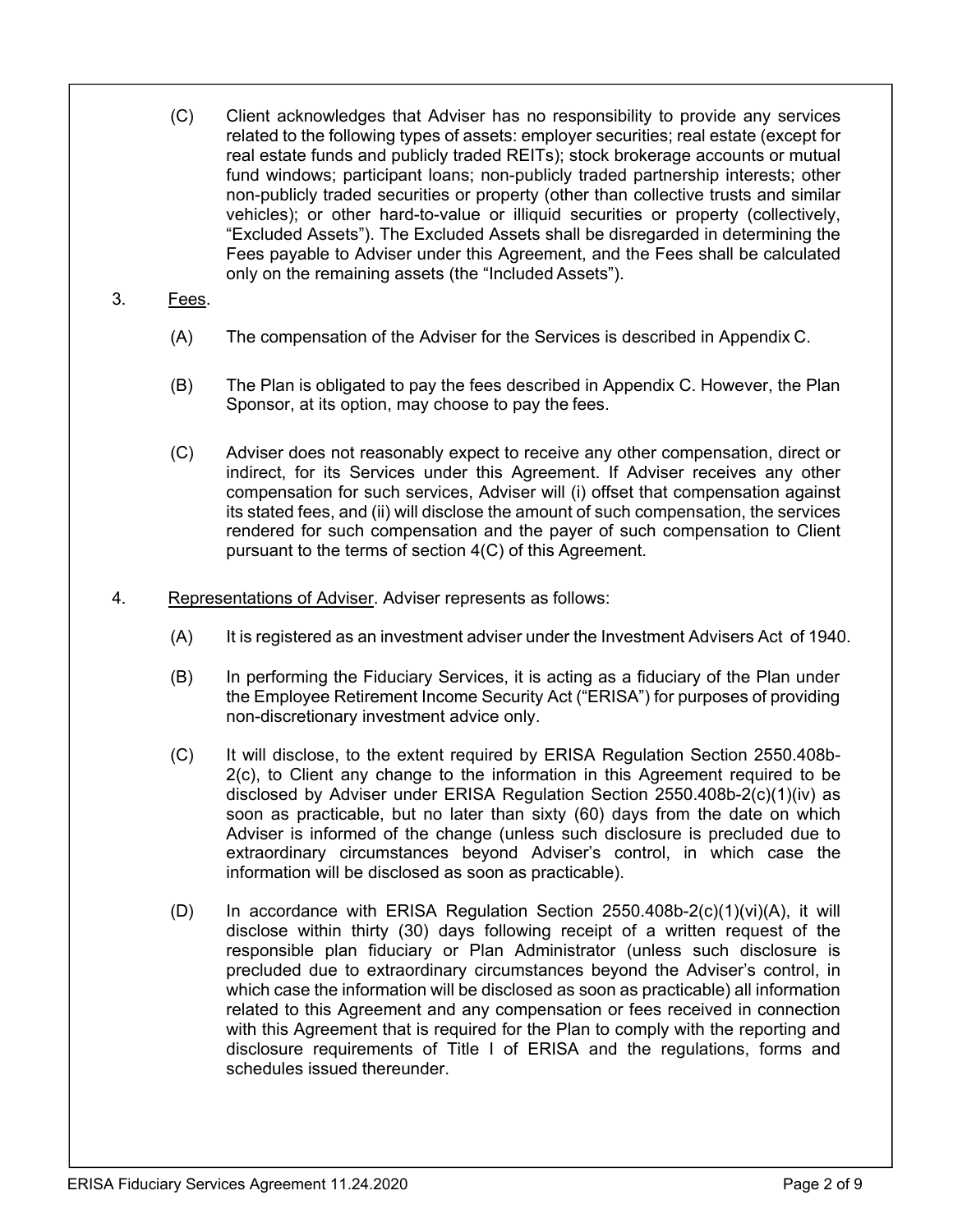- 5. If Adviser makes an unintentional error or omission in disclosing the information required under ERISA Regulation Section 2550.408b-2(c)(1)(iv) or (vi), Adviser will disclose to Client the corrected information as soon as practicable, but no later than thirty (30) days from the date on which Adviser learns of such error or omission. Client Acknowledgements. Client acknowledges that:
	- (A) It has retained, and will exercise, final decision-making authority and responsibility for the implementation of any recommendations or advice rendered to Client by **Adviser**
	- (B) It is the intention of the Client not to bear any of the cost of operating the Plan (unless in its discretion, it decides to do so). Accordingly, when rendering Fiduciary Services, Adviser is hereby directed to recommend investment alternatives that will pay, directly or indirectly, amounts to or on behalf of the Plan to cover all or most of the expenses of the Plan, unless (1) it is otherwise specifically directed by the Client or (2) it is clearly imprudent to do so.
	- (C) In performing the Non-Fiduciary Services, Adviser is not acting as a fiduciary of the Plan as defined in ERISA.
	- (D) In performing both Non-Fiduciary Services and Fiduciary Services, Adviser does not act as, nor has Adviser agreed to assume the duties of, a trustee or the Plan Administrator, as defined in ERISA, and Adviser has no discretion over the investment of Plan assets or to interpret the Plan documents, to determine eligibility or participation under the Plan, or to take any other action with respect to the management, administration or any other aspect of the Plan.
	- (E) Adviser does not provide legal or tax advice.
	- (F) Investments are subject to various market, political, currency, economic, and business risks, and may not always be profitable; and further that Adviser does not and cannot guarantee financial or investment results.
	- (G) Adviser (i) may perform other services for other clients, (ii) may charge a different fee for other clients, and that Adviser (iii) may give advice and take action that is different for each client even where retirement plans are similar.
	- (H) Adviser may, by reason of performing services for other clients, acquire confidential information. Client acknowledges and agrees that Adviser is unable to divulge to the Client or any other party, or to act upon, any such confidential information with respect to its performance of this Agreement.
	- (I) Adviser is entitled to rely upon all information provided to Adviser, whether financial or otherwise, from reputable third parties or by Client, Client's representatives or third-party service providers to Client, the Plan, or the Adviser without independent verification. Client agrees to promptly notify Adviser in writing of any material change in the financial and other information provided to Adviser and to promptly provide any such additional information as may be reasonably requested by Adviser.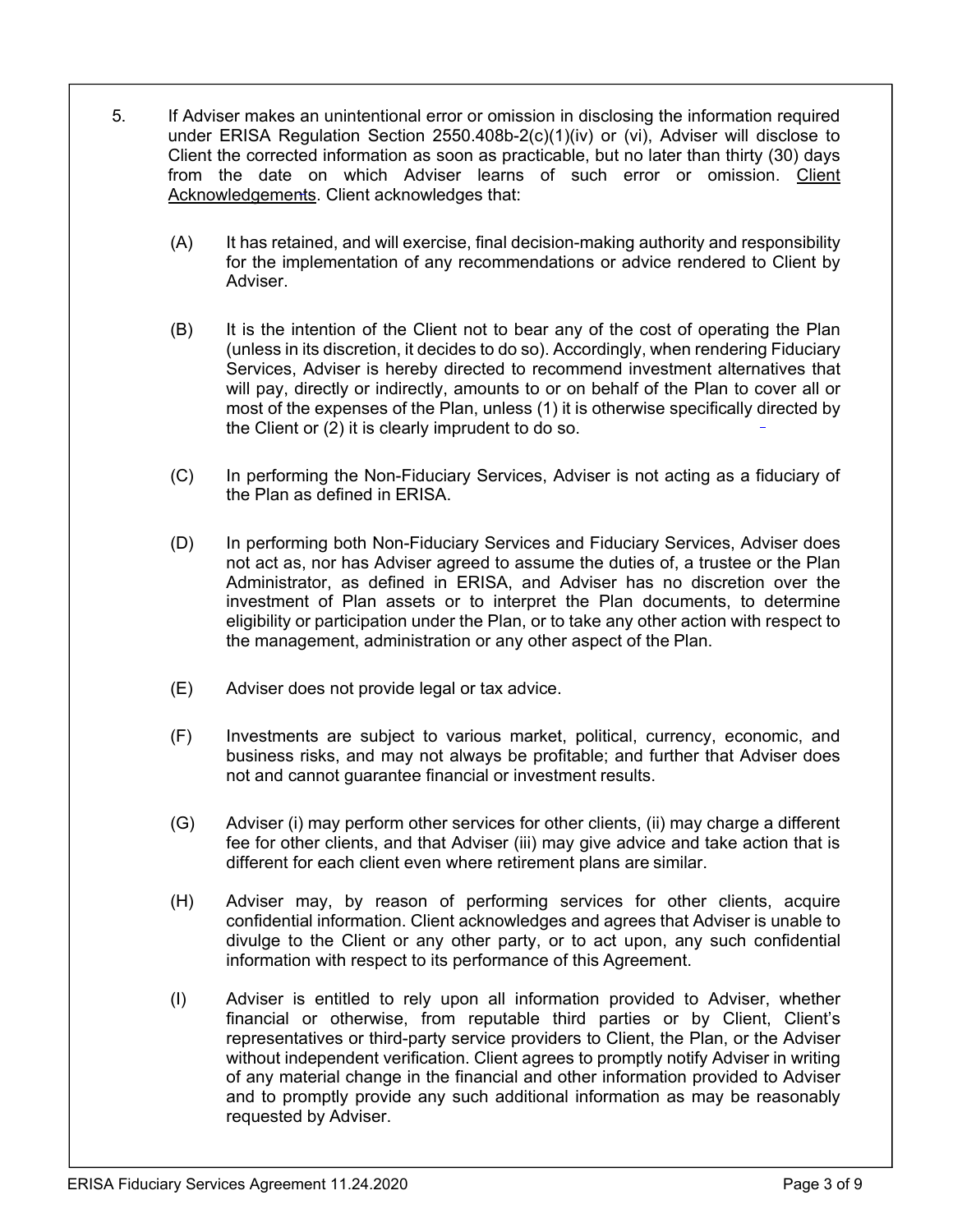- (J) Adviser will not be responsible for voting (or recommending how to vote) proxies of the mutual fund shares held by the Plan (or its trust). Responsibility for voting proxies of investments held by the Plan or its trust remain with Client (or, if applicable, the Plan participants).
- 6. Representations of Client. Client represents and warrants as follows:
	- (A) It is the "responsible plan fiduciary" for the control and/or management of the assets of the Plan, and for the selection and monitoring of service providers for the Plan, in accordance with the requirements of ERISA. Adviser is entitled to rely upon this statement until notified in writing to the contrary.
	- (B) The execution of this Agreement and the performance thereof is within the scope of authority authorized by the governing instrument of the Plan and applicable laws. The signatory on behalf of Client represents that (i) the execution of the Agreement is authorized, (ii) the signator has authority to execute the Agreement on behalf of the plan, and (iii) it will provide supporting documentation as may be reasonably required by Adviser.
	- (C) Upon request, Client shall deliver to Adviser copies of the plan documents, including any and all amendments thereto, and shall provide Adviser with copies of any subsequent amendments or restatements of those documents.
	- (D) The Plan and related Trust permit payment of Fees out of Plan assets. Client has determined that the Fees charged by Adviser are reasonable and, if paid out of Plan assets, are a proper obligation of the Plan.
- 7. Standard of Care.
	- (A) Adviser will perform the Fiduciary Services described in Appendix A in accordance with the prudent man rule set forth in ERISA section 404(a)(1)(B).
	- (B) Adviser will perform the Non-Fiduciary Services described in Appendix B and shall not be liable for any liabilities and claims arising thereunder unless directly caused by Adviser's intentional misconduct or gross negligence.
- 8. Receipt of Disclosure. Client agrees to review and consider the disclosures made by Adviser (including in this Agreement and the Form ADV Part 2), in particular the portions related to services, compensation, and potential conflicts of interest, as well as the remainder of the disclosures concerning, among other matters, background information such as educational and business history, business practices such as the types of advisory services provided, the methods of securities analysis used, and the like. Client acknowledges receipt of this Agreement and Adviser's Form ADV Part 2, and ADV Part 3 (Form CRS) reasonably in advance of entering into this Agreement.
- 9. Termination. Either party may terminate this Agreement upon thirty (30) days prior written notice to the other party. Such termination will not, however, affect the liabilities or obligations of the parties arising from transactions initiated prior to such termination, and such liabilities and obligations (together with the provisions of sections 7 and subsection 10(G)) shall survive any expiration or termination of this Agreement. Upon the effective date of termination, Adviser will have no further obligation under this Agreement to act or advise Client with respect to Services under this Agreement.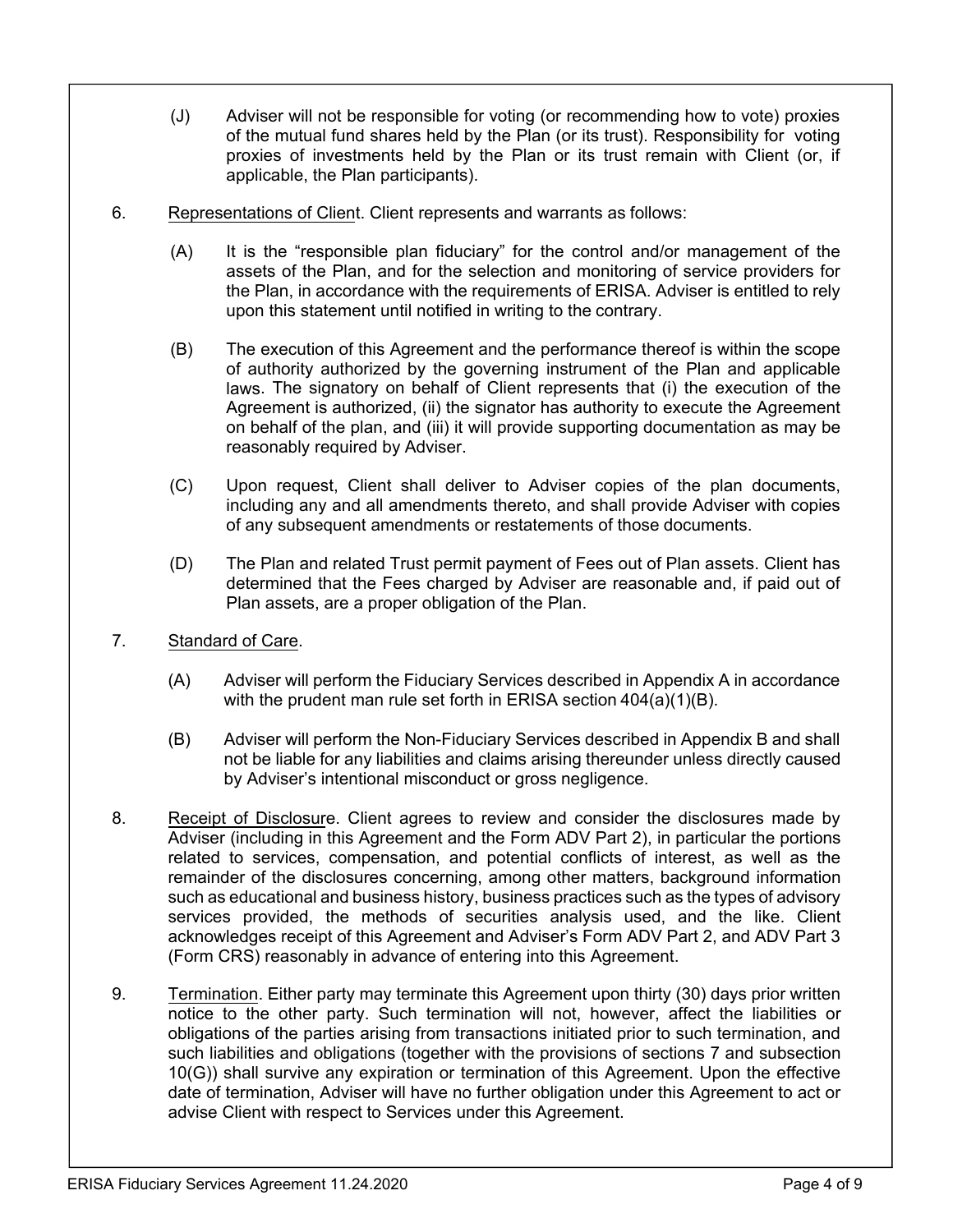## 10. Miscellaneous.

(A) Notices. Any and all notices required or permitted under this Agreement shall be in writing and shall be sufficient in all respects if (i) delivered personally, (ii) mailed by registered or certified mail, return receipt requested and postage prepaid, (iii) sent via a nationally recognized overnight courier service to the address on the first page of this Agreement, or such other address as any party shall have designed by notice in writing to the other party, or (iv) as otherwise mutually agreed by the parties.

In addition, Client agrees to accept electronic communication of any notice, advice, disclosure, or report in lieu of a printed copy.

**Electronic Communications: Client expressly agrees to accept electronic communication of any notice, advice, or report in lieu of a printed copy, including applicable disclosure documents and disclosures required under ERISA section 408(b)(2) at the email address listed above or such other email address as Client may designate in writing to Adviser. Client may revoke this consent at any time by providing notice to Adviser pursuant to this Section 10(A).**

- (B) Assignability. This Agreement is not assignable by either party hereto without the prior written consent of the other party.
- (C) Effect. This Agreement shall be binding upon and shall inure to the benefit of the Parties and their respective heirs, successors, survivors, administrators and assigns.
- (D) Entire Understanding and Modification. This Agreement constitutes and contains the entire understanding between the parties and supersedes all prior oral or written statements dealing with the subject matter herein. This Agreement can be amended or modified by the written consent of the parties.
- (E) Severability. If any one or more of the provisions of this Agreement shall, for any reason, be illegal or invalid, such illegality or invalidity shall not affect any other provision of this Agreement and this Agreement shall be enforced as if such illegal or invalid provision had not been contained herein.
- (F) Applicable Law; Forum. The laws of the Commonwealth of Kentucky shall govern this Agreement in all respects, including but not limited to the construction and enforcement thereof, unless preempted by ERISA or other federal law.
- (G) Arbitration Agreement. To the extent permitted by law, all controversies between Client and Adviser, which may arise out of or relate to any of the Services provided by Adviser under this Agreement, or the construction, performance or breach of this or any other Agreement between Adviser and Client, whether entered into prior to, on or subsequent to the date hereof, shall be settled by binding arbitration in the Commonwealth of Kentucky, under the Commercial Arbitration Rules of the American Arbitration Association. Judgment upon any award rendered by the arbitrator(s) shall be final, and may be entered into any court having jurisdiction.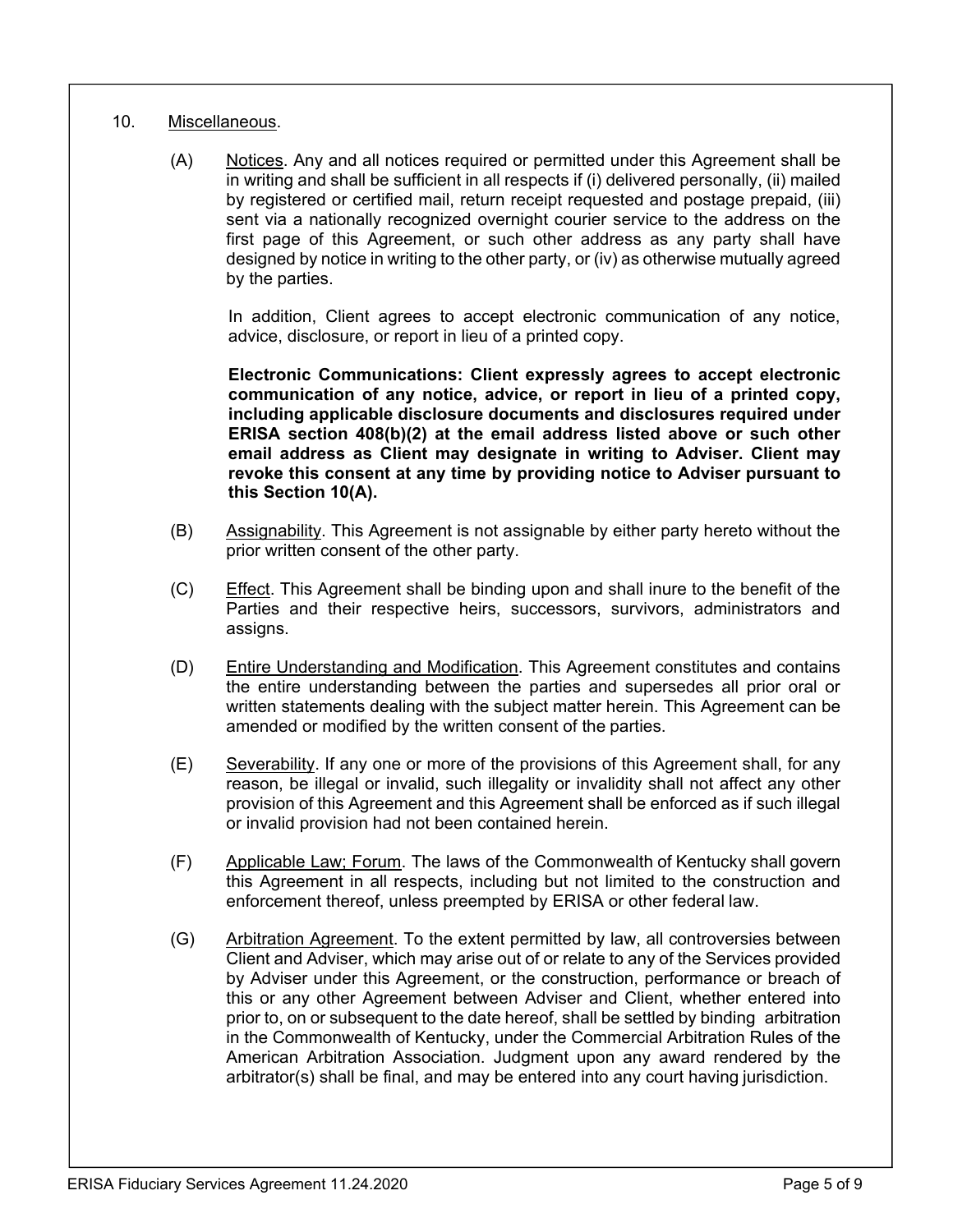- (H) Amendment Process. The Agreement may be modified by written consent of both parties.
- (I) Waiver of Limitation. Nothing in this Agreement shall in any way constitute a waiver or limitation of any rights which Client or Plan or any other party may have under ERISA or federal or state securities laws.

This Agreement constitutes both an agreement between the parties and a disclosure statement under ERISA Regulation section 2550.408b-2. The parties have caused this Agreement to be executed by their duly authorized officers. This Agreement shall not be binding on Adviser until accepted by it, in writing, as indicated by its signature below.

| Adviser:                                                   |
|------------------------------------------------------------|
| <b>Private Client Services, LLC</b>                        |
| By: $\qquad \qquad \qquad$ By:                             |
|                                                            |
|                                                            |
| Firm Principal Name: Mannell Communication Principal Name: |
| Firm Principal Signature:<br>Firm Principal Signature:     |
|                                                            |
|                                                            |

\*The Plan Sponsor is signing this Agreement both as the employer that sponsors the Plan and as the fiduciary responsible for selecting the Plan investments and engaging its service providers.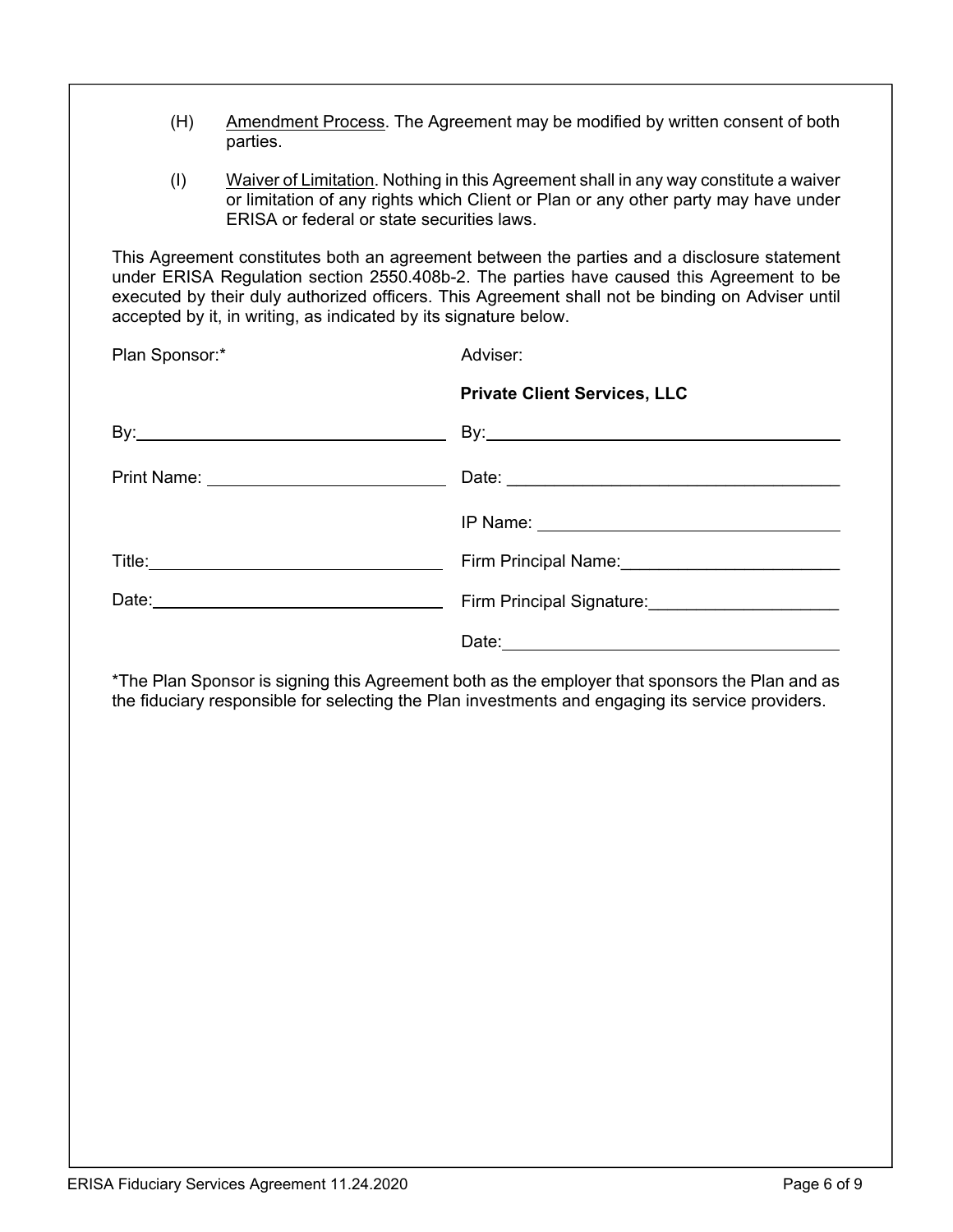|                                                            | <b>APPENDIX A</b>                                                                                                                                                                                                                                                                                                                                                                                            |  |  |  |
|------------------------------------------------------------|--------------------------------------------------------------------------------------------------------------------------------------------------------------------------------------------------------------------------------------------------------------------------------------------------------------------------------------------------------------------------------------------------------------|--|--|--|
| <b>FIDUCIARY SERVICES</b>                                  |                                                                                                                                                                                                                                                                                                                                                                                                              |  |  |  |
| The Adviser will perform the following Fiduciary Services: |                                                                                                                                                                                                                                                                                                                                                                                                              |  |  |  |
|                                                            | Provide non-discretionary investment advice to the Client about asset classes and<br>investment alternatives available for the Plan in accordance with the Plan's investment policies<br>and objectives. Client shall have the final decision-making authority regarding the initial<br>selection, retention, removal and addition of investment options.                                                    |  |  |  |
|                                                            | Assist the Client with the selection of a broad range of investment options consistent with<br>ERISA section 404(c) and the regulations thereunder.                                                                                                                                                                                                                                                          |  |  |  |
|                                                            | Assist the Client in the development of an investment policy statement (IPS). The IPS<br>establishes the investment policies and objectives for the Plan. Client shall have the<br>ultimate responsibility and authority to establish such policies and objectives and to adopt<br>and amend the investment policy statement.                                                                                |  |  |  |
|                                                            | Assist in monitoring investment options by preparing periodic investment reports that<br>document investment performance, consistency of fund management and<br>conformance to the guidelines set forth in the IPS and make recommendations to<br>maintain or remove and replace investment options.                                                                                                         |  |  |  |
|                                                            | Meet with Client on a periodic basis to discuss the reports and the investment<br>recommendations.                                                                                                                                                                                                                                                                                                           |  |  |  |
|                                                            | Provide non-discretionary investment advice to the Plan Sponsor with respect to the<br>selection of a qualified default investment alternative ("QDIA") for participants who are<br>automatically enrolled in the Plan or who otherwise fail to make an investment<br>election. The Client retains the sole responsibility to provide all notices to participants<br>required under ERISA section 404(c)(5). |  |  |  |
|                                                            |                                                                                                                                                                                                                                                                                                                                                                                                              |  |  |  |
|                                                            |                                                                                                                                                                                                                                                                                                                                                                                                              |  |  |  |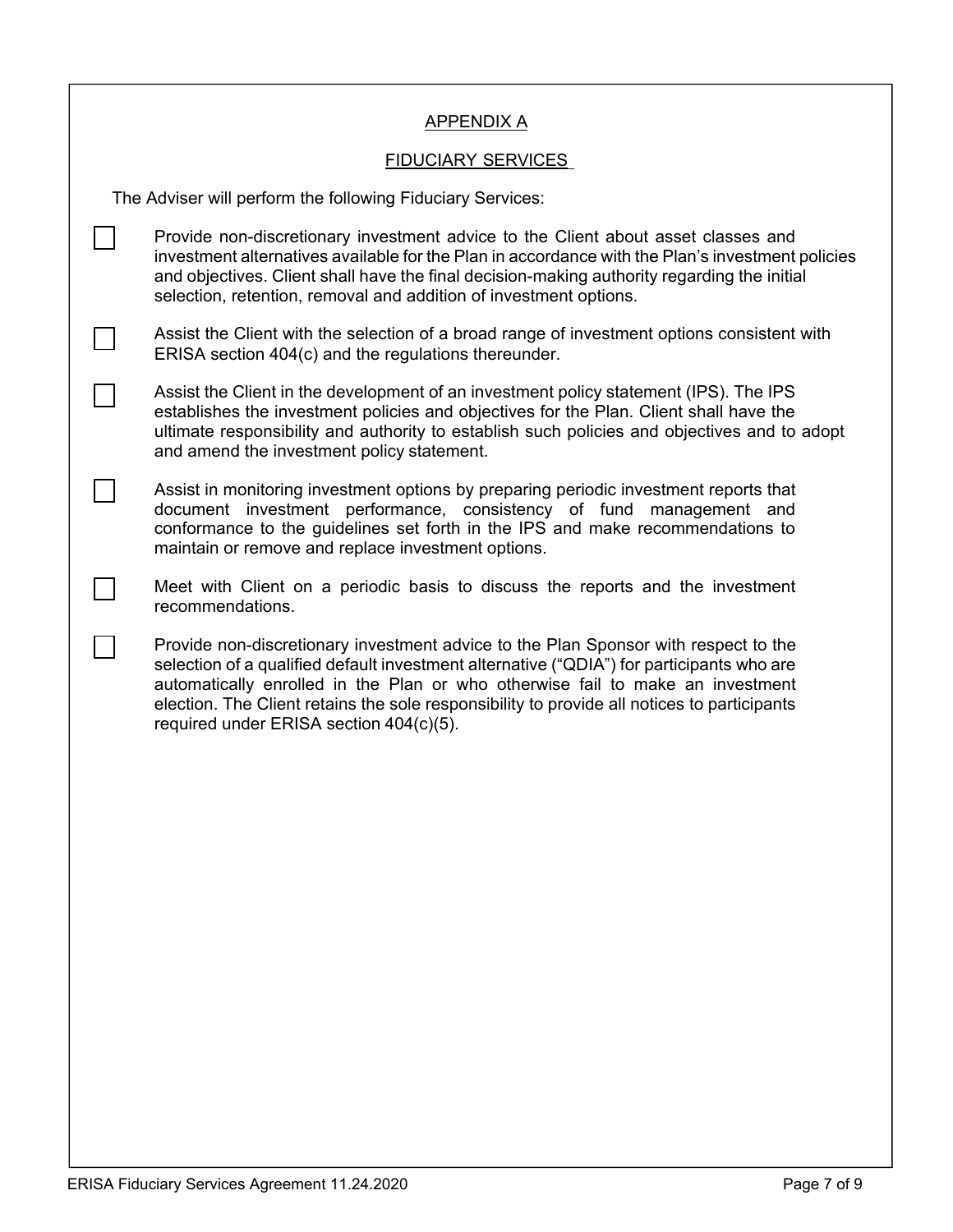## APPENDIX B

## NON-FIDUCIARY SERVICES

The Adviser will perform the following Non-Fiduciary services:

- (i) Assist in the education of the participants in the Plan about general investment principles and the investment alternatives available under the Plan. Client understands that Adviser's assistance in participant investment education shall be consistent with and within the scope of (d) (i.e., the definition of investment education) of Department of Labor Interpretive Bulletin 96-1. As such, the Adviser is not providing fiduciary advice (as defined in ERISA) to the participants. Adviser will not provide investment advice concerning the prudence of any investment option or combination of investment options for a particular participant or beneficiary under the Plan.
- (ii) Assist in the group enrollment meetings designed to increase retirement plan participation among employees and investment and financial understanding by the employees.

Adviser may provide these services or, alternatively, may arrange for the Plan's other providers to offer these services, as agreed upon between Adviser and Client.